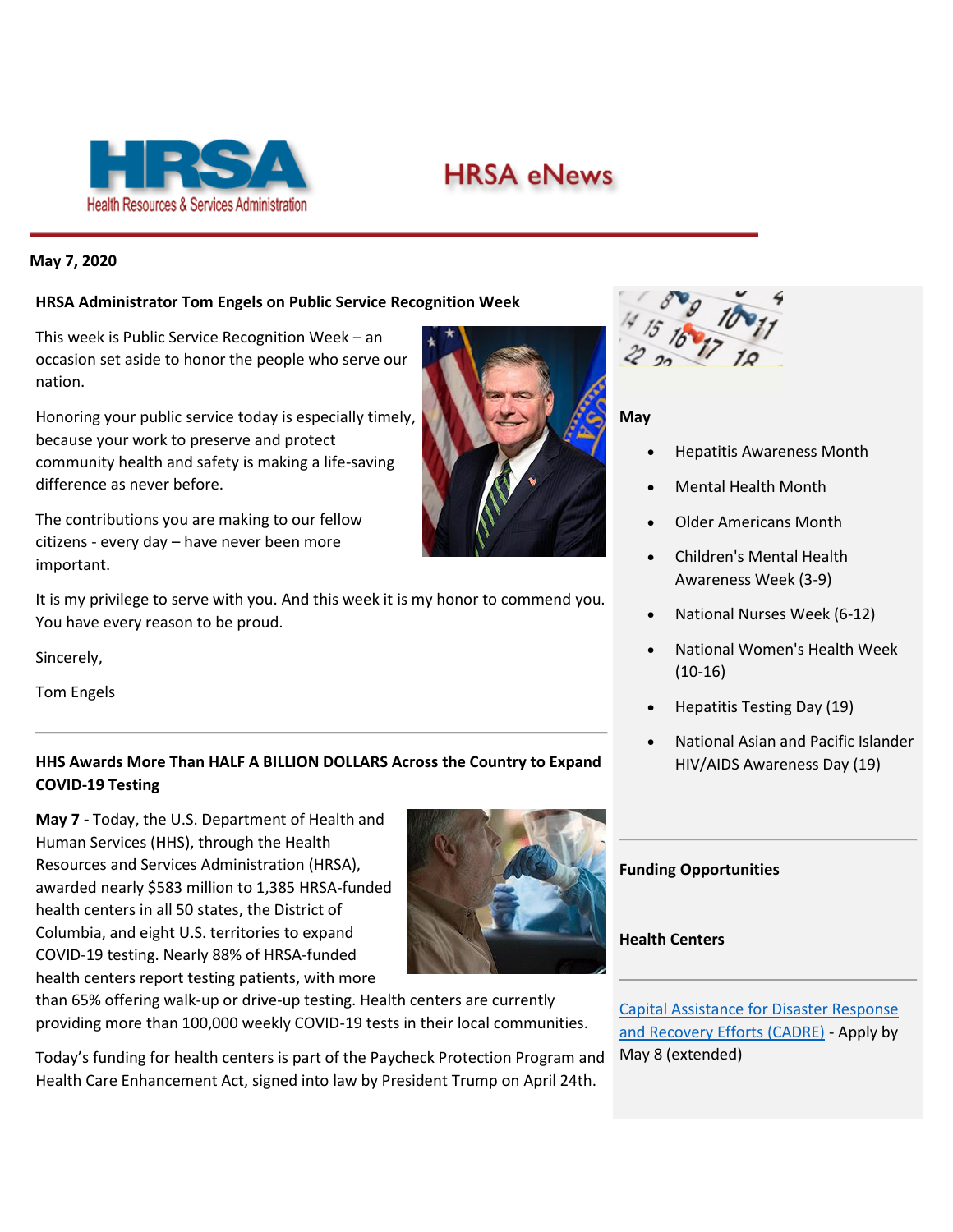The legislation provides funding for small businesses and individuals financially affected by COVID-19, additional funding for hospitals and healthcare providers, and increased testing capabilities to help track the spread and impact of the coronavirus.

"This new funding secured by President Trump will expand the work health centers are doing to test Americans for COVID-19," said HHS Secretary Alex Azar. "Widespread testing is a critical step in reopening America, and health centers are vital to making testing easily accessible, especially for underserved and minority populations. Further, because health centers can help notify contacts of patients who test positive, they will continue playing an important role in coordinating with state and local public health departments."

[Read the release.](https://lnks.gd/l/eyJhbGciOiJIUzI1NiJ9.eyJidWxsZXRpbl9saW5rX2lkIjoxMDAsInVyaSI6ImJwMjpjbGljayIsImJ1bGxldGluX2lkIjoiMjAyMDA1MDcuMjExODgyMTEiLCJ1cmwiOiJodHRwczovL3d3dy5oaHMuZ292L2Fib3V0L25ld3MvMjAyMC8wNS8wNy9oaHMtYXdhcmRzLW1vcmUtdGhhbi1oYWxmLWJpbGxpb24tYWNyb3NzLXRoZS1uYXRpb24tdG8tZXhwYW5kLWNvdmlkMTktdGVzdGluZy5odG1sP3V0bV9jYW1wYWlnbj1lbmV3czIwMjAwNTA3JnV0bV9tZWRpdW09ZW1haWwmdXRtX3NvdXJjZT1nb3ZkZWxpdmVyeSJ9.V9Ja7Vgycs-z3Ms6D4NJx7ggRYDxJO2PjJj4wGMIloM/br/78368568620-l)

# **HHS Awards \$20 Million to Combat COVID-19 Pandemic through Telehealth**



**April 30 -** Today, the U.S. Department of Health and Human Services (HHS), through the Health Resources and Services Administration (HRSA), awarded \$20 million to increase telehealth access and infrastructure for providers and families to help prevent and respond to COVID-19. The funds will increase capability, capacity and access to telehealth and distant care services for providers,

pregnant women, children, adolescents and families, and will assist telehealth providers with cross-state licensure to improve access to health care during the pandemic.

"This new funding will help expand telehealth infrastructure that is already being used during the pandemic to provide essential care, especially to the most vulnerable, including pregnant women and children with special health care needs," said HHS Secretary Alex Azar. "This funding will also help clinicians use telehealth nationally by streamlining the process to obtain multi-state licensure. With the significant flexibilities President Trump has provided around telehealth payments and technology, plus state actions around licensing, we have created historic opportunities for care to be delivered safely and conveniently via telehealth."

[Read the release.](https://lnks.gd/l/eyJhbGciOiJIUzI1NiJ9.eyJidWxsZXRpbl9saW5rX2lkIjoxMDEsInVyaSI6ImJwMjpjbGljayIsImJ1bGxldGluX2lkIjoiMjAyMDA1MDcuMjExODgyMTEiLCJ1cmwiOiJodHRwczovL3d3dy5oaHMuZ292L2Fib3V0L25ld3MvMjAyMC8wNC8zMC9oaHMtYXdhcmRzLTIwLW1pbGxpb24tdG8tY29tYmF0LWNvdmlkMTktcGFuZGVtaWMtdGhyb3VnaC10ZWxlaGVhbHRoLmh0bWw_dXRtX2NhbXBhaWduPWVuZXdzMjAyMDA1MDcmdXRtX21lZGl1bT1lbWFpbCZ1dG1fc291cmNlPWdvdmRlbGl2ZXJ5In0.8sZly7NRl8kx4QuOPqGBX1aUs9vCJNI2fbpKWiqetDM/br/78368568620-l)

**HHS Launches COVID-19 Uninsured Program Portal**

# **Health Workforce**

[Nurse Education, Practice, Quality and](https://lnks.gd/l/eyJhbGciOiJIUzI1NiJ9.eyJidWxsZXRpbl9saW5rX2lkIjoxMjAsInVyaSI6ImJwMjpjbGljayIsImJ1bGxldGluX2lkIjoiMjAyMDA1MDcuMjExODgyMTEiLCJ1cmwiOiJodHRwczovL3d3dy5ocnNhLmdvdi9ncmFudHMvZmluZC1mdW5kaW5nL2hyc2EtMjAtMTEwP3V0bV9jYW1wYWlnbj1lbmV3czIwMjAwNTA3JnV0bV9tZWRpdW09ZW1haWwmdXRtX3NvdXJjZT1nb3ZkZWxpdmVyeSJ9.pIBBVIKqkWf3nsVAl3hNfDWd39iBaMavwNxvjqTeitk/br/78368568620-l)  [Retention \(NEPQR\) Simulation Education](https://lnks.gd/l/eyJhbGciOiJIUzI1NiJ9.eyJidWxsZXRpbl9saW5rX2lkIjoxMjAsInVyaSI6ImJwMjpjbGljayIsImJ1bGxldGluX2lkIjoiMjAyMDA1MDcuMjExODgyMTEiLCJ1cmwiOiJodHRwczovL3d3dy5ocnNhLmdvdi9ncmFudHMvZmluZC1mdW5kaW5nL2hyc2EtMjAtMTEwP3V0bV9jYW1wYWlnbj1lbmV3czIwMjAwNTA3JnV0bV9tZWRpdW09ZW1haWwmdXRtX3NvdXJjZT1nb3ZkZWxpdmVyeSJ9.pIBBVIKqkWf3nsVAl3hNfDWd39iBaMavwNxvjqTeitk/br/78368568620-l)  [Training \(SET\) Program](https://lnks.gd/l/eyJhbGciOiJIUzI1NiJ9.eyJidWxsZXRpbl9saW5rX2lkIjoxMjAsInVyaSI6ImJwMjpjbGljayIsImJ1bGxldGluX2lkIjoiMjAyMDA1MDcuMjExODgyMTEiLCJ1cmwiOiJodHRwczovL3d3dy5ocnNhLmdvdi9ncmFudHMvZmluZC1mdW5kaW5nL2hyc2EtMjAtMTEwP3V0bV9jYW1wYWlnbj1lbmV3czIwMjAwNTA3JnV0bV9tZWRpdW09ZW1haWwmdXRtX3NvdXJjZT1nb3ZkZWxpdmVyeSJ9.pIBBVIKqkWf3nsVAl3hNfDWd39iBaMavwNxvjqTeitk/br/78368568620-l) - Apply by June 1

[Nursing Workforce Diversity-Eldercare](https://lnks.gd/l/eyJhbGciOiJIUzI1NiJ9.eyJidWxsZXRpbl9saW5rX2lkIjoxMjEsInVyaSI6ImJwMjpjbGljayIsImJ1bGxldGluX2lkIjoiMjAyMDA1MDcuMjExODgyMTEiLCJ1cmwiOiJodHRwczovL3d3dy5ocnNhLmdvdi9ncmFudHMvZmluZC1mdW5kaW5nL2hyc2EtMjAtMTE3P3V0bV9jYW1wYWlnbj1lbmV3czIwMjAwNTA3JnV0bV9tZWRpdW09ZW1haWwmdXRtX3NvdXJjZT1nb3ZkZWxpdmVyeSJ9.fzg-W9bsuhGrD2MWKZuFg6xL7J3eGZsQ8QMg2jzEvTk/br/78368568620-l)  [Enhancement \(NWD-E2\) Program](https://lnks.gd/l/eyJhbGciOiJIUzI1NiJ9.eyJidWxsZXRpbl9saW5rX2lkIjoxMjEsInVyaSI6ImJwMjpjbGljayIsImJ1bGxldGluX2lkIjoiMjAyMDA1MDcuMjExODgyMTEiLCJ1cmwiOiJodHRwczovL3d3dy5ocnNhLmdvdi9ncmFudHMvZmluZC1mdW5kaW5nL2hyc2EtMjAtMTE3P3V0bV9jYW1wYWlnbj1lbmV3czIwMjAwNTA3JnV0bV9tZWRpdW09ZW1haWwmdXRtX3NvdXJjZT1nb3ZkZWxpdmVyeSJ9.fzg-W9bsuhGrD2MWKZuFg6xL7J3eGZsQ8QMg2jzEvTk/br/78368568620-l) - Apply by June 4

[Advanced Nursing Education Nurse](https://lnks.gd/l/eyJhbGciOiJIUzI1NiJ9.eyJidWxsZXRpbl9saW5rX2lkIjoxMjIsInVyaSI6ImJwMjpjbGljayIsImJ1bGxldGluX2lkIjoiMjAyMDA1MDcuMjExODgyMTEiLCJ1cmwiOiJodHRwczovL3d3dy5ocnNhLmdvdi9ncmFudHMvZmluZC1mdW5kaW5nL2hyc2EtMjAtMTE4P3V0bV9jYW1wYWlnbj1lbmV3czIwMjAwNTA3JnV0bV9tZWRpdW09ZW1haWwmdXRtX3NvdXJjZT1nb3ZkZWxpdmVyeSJ9.fXtBXk8KytJm1qlRDwOyKdkkTTQPyleuxGptgnGmeY0/br/78368568620-l)  [Practitioner Residency Integration](https://lnks.gd/l/eyJhbGciOiJIUzI1NiJ9.eyJidWxsZXRpbl9saW5rX2lkIjoxMjIsInVyaSI6ImJwMjpjbGljayIsImJ1bGxldGluX2lkIjoiMjAyMDA1MDcuMjExODgyMTEiLCJ1cmwiOiJodHRwczovL3d3dy5ocnNhLmdvdi9ncmFudHMvZmluZC1mdW5kaW5nL2hyc2EtMjAtMTE4P3V0bV9jYW1wYWlnbj1lbmV3czIwMjAwNTA3JnV0bV9tZWRpdW09ZW1haWwmdXRtX3NvdXJjZT1nb3ZkZWxpdmVyeSJ9.fXtBXk8KytJm1qlRDwOyKdkkTTQPyleuxGptgnGmeY0/br/78368568620-l)  [Program \(ANE-NPRIP\)](https://lnks.gd/l/eyJhbGciOiJIUzI1NiJ9.eyJidWxsZXRpbl9saW5rX2lkIjoxMjIsInVyaSI6ImJwMjpjbGljayIsImJ1bGxldGluX2lkIjoiMjAyMDA1MDcuMjExODgyMTEiLCJ1cmwiOiJodHRwczovL3d3dy5ocnNhLmdvdi9ncmFudHMvZmluZC1mdW5kaW5nL2hyc2EtMjAtMTE4P3V0bV9jYW1wYWlnbj1lbmV3czIwMjAwNTA3JnV0bV9tZWRpdW09ZW1haWwmdXRtX3NvdXJjZT1nb3ZkZWxpdmVyeSJ9.fXtBXk8KytJm1qlRDwOyKdkkTTQPyleuxGptgnGmeY0/br/78368568620-l) - Apply by June 8

# **HIV/AIDS Bureau**

[Ryan White HIV/AIDS Program Part B](https://lnks.gd/l/eyJhbGciOiJIUzI1NiJ9.eyJidWxsZXRpbl9saW5rX2lkIjoxMjMsInVyaSI6ImJwMjpjbGljayIsImJ1bGxldGluX2lkIjoiMjAyMDA1MDcuMjExODgyMTEiLCJ1cmwiOiJodHRwczovL3d3dy5ocnNhLmdvdi9ncmFudHMvZmluZC1mdW5kaW5nL2hyc2EtMjAtMDY1P3V0bV9jYW1wYWlnbj1lbmV3czIwMjAwNTA3JnV0bV9tZWRpdW09ZW1haWwmdXRtX3NvdXJjZT1nb3ZkZWxpdmVyeSJ9.v3OtAxUNiQ75w7b-c5uN1Oz7Brd_3F0Qfn6VOCh9Us4/br/78368568620-l)  [States/Territories Supplemental Grant](https://lnks.gd/l/eyJhbGciOiJIUzI1NiJ9.eyJidWxsZXRpbl9saW5rX2lkIjoxMjMsInVyaSI6ImJwMjpjbGljayIsImJ1bGxldGluX2lkIjoiMjAyMDA1MDcuMjExODgyMTEiLCJ1cmwiOiJodHRwczovL3d3dy5ocnNhLmdvdi9ncmFudHMvZmluZC1mdW5kaW5nL2hyc2EtMjAtMDY1P3V0bV9jYW1wYWlnbj1lbmV3czIwMjAwNTA3JnV0bV9tZWRpdW09ZW1haWwmdXRtX3NvdXJjZT1nb3ZkZWxpdmVyeSJ9.v3OtAxUNiQ75w7b-c5uN1Oz7Brd_3F0Qfn6VOCh9Us4/br/78368568620-l)  [Program](https://lnks.gd/l/eyJhbGciOiJIUzI1NiJ9.eyJidWxsZXRpbl9saW5rX2lkIjoxMjMsInVyaSI6ImJwMjpjbGljayIsImJ1bGxldGluX2lkIjoiMjAyMDA1MDcuMjExODgyMTEiLCJ1cmwiOiJodHRwczovL3d3dy5ocnNhLmdvdi9ncmFudHMvZmluZC1mdW5kaW5nL2hyc2EtMjAtMDY1P3V0bV9jYW1wYWlnbj1lbmV3czIwMjAwNTA3JnV0bV9tZWRpdW09ZW1haWwmdXRtX3NvdXJjZT1nb3ZkZWxpdmVyeSJ9.v3OtAxUNiQ75w7b-c5uN1Oz7Brd_3F0Qfn6VOCh9Us4/br/78368568620-l) - Apply by May 29

[Reducing Stigma at Systems,](https://lnks.gd/l/eyJhbGciOiJIUzI1NiJ9.eyJidWxsZXRpbl9saW5rX2lkIjoxMjQsInVyaSI6ImJwMjpjbGljayIsImJ1bGxldGluX2lkIjoiMjAyMDA1MDcuMjExODgyMTEiLCJ1cmwiOiJodHRwczovL3d3dy5ocnNhLmdvdi9ncmFudHMvZmluZC1mdW5kaW5nL2hyc2EtMjAtMTEyP3V0bV9jYW1wYWlnbj1lbmV3czIwMjAwNTA3JnV0bV9tZWRpdW09ZW1haWwmdXRtX3NvdXJjZT1nb3ZkZWxpdmVyeSJ9.uWbDOrdUwD0cD6NlAYIC27Hfu_iuODztfXku1x0c4gE/br/78368568620-l)  [Organizational, and Individual Client](https://lnks.gd/l/eyJhbGciOiJIUzI1NiJ9.eyJidWxsZXRpbl9saW5rX2lkIjoxMjQsInVyaSI6ImJwMjpjbGljayIsImJ1bGxldGluX2lkIjoiMjAyMDA1MDcuMjExODgyMTEiLCJ1cmwiOiJodHRwczovL3d3dy5ocnNhLmdvdi9ncmFudHMvZmluZC1mdW5kaW5nL2hyc2EtMjAtMTEyP3V0bV9jYW1wYWlnbj1lbmV3czIwMjAwNTA3JnV0bV9tZWRpdW09ZW1haWwmdXRtX3NvdXJjZT1nb3ZkZWxpdmVyeSJ9.uWbDOrdUwD0cD6NlAYIC27Hfu_iuODztfXku1x0c4gE/br/78368568620-l)  Levels in [the Ryan White HIV/AIDS](https://lnks.gd/l/eyJhbGciOiJIUzI1NiJ9.eyJidWxsZXRpbl9saW5rX2lkIjoxMjQsInVyaSI6ImJwMjpjbGljayIsImJ1bGxldGluX2lkIjoiMjAyMDA1MDcuMjExODgyMTEiLCJ1cmwiOiJodHRwczovL3d3dy5ocnNhLmdvdi9ncmFudHMvZmluZC1mdW5kaW5nL2hyc2EtMjAtMTEyP3V0bV9jYW1wYWlnbj1lbmV3czIwMjAwNTA3JnV0bV9tZWRpdW09ZW1haWwmdXRtX3NvdXJjZT1nb3ZkZWxpdmVyeSJ9.uWbDOrdUwD0cD6NlAYIC27Hfu_iuODztfXku1x0c4gE/br/78368568620-l)  [Program](https://lnks.gd/l/eyJhbGciOiJIUzI1NiJ9.eyJidWxsZXRpbl9saW5rX2lkIjoxMjQsInVyaSI6ImJwMjpjbGljayIsImJ1bGxldGluX2lkIjoiMjAyMDA1MDcuMjExODgyMTEiLCJ1cmwiOiJodHRwczovL3d3dy5ocnNhLmdvdi9ncmFudHMvZmluZC1mdW5kaW5nL2hyc2EtMjAtMTEyP3V0bV9jYW1wYWlnbj1lbmV3czIwMjAwNTA3JnV0bV9tZWRpdW09ZW1haWwmdXRtX3NvdXJjZT1nb3ZkZWxpdmVyeSJ9.uWbDOrdUwD0cD6NlAYIC27Hfu_iuODztfXku1x0c4gE/br/78368568620-l) - Apply by June 8

[Building Capacity to Implement Rapid](https://lnks.gd/l/eyJhbGciOiJIUzI1NiJ9.eyJidWxsZXRpbl9saW5rX2lkIjoxMjUsInVyaSI6ImJwMjpjbGljayIsImJ1bGxldGluX2lkIjoiMjAyMDA1MDcuMjExODgyMTEiLCJ1cmwiOiJodHRwczovL3d3dy5ocnNhLmdvdi9ncmFudHMvZmluZC1mdW5kaW5nL2hyc2EtMjAtMTE0P3V0bV9jYW1wYWlnbj1lbmV3czIwMjAwNTA3JnV0bV9tZWRpdW09ZW1haWwmdXRtX3NvdXJjZT1nb3ZkZWxpdmVyeSJ9.LRGrEyuQCQY0PVnv3UqkHxn2aAcJhArezEJXYYhvrBE/br/78368568620-l)  [Antiretroviral Therapy \(ART\) Start for](https://lnks.gd/l/eyJhbGciOiJIUzI1NiJ9.eyJidWxsZXRpbl9saW5rX2lkIjoxMjUsInVyaSI6ImJwMjpjbGljayIsImJ1bGxldGluX2lkIjoiMjAyMDA1MDcuMjExODgyMTEiLCJ1cmwiOiJodHRwczovL3d3dy5ocnNhLmdvdi9ncmFudHMvZmluZC1mdW5kaW5nL2hyc2EtMjAtMTE0P3V0bV9jYW1wYWlnbj1lbmV3czIwMjAwNTA3JnV0bV9tZWRpdW09ZW1haWwmdXRtX3NvdXJjZT1nb3ZkZWxpdmVyeSJ9.LRGrEyuQCQY0PVnv3UqkHxn2aAcJhArezEJXYYhvrBE/br/78368568620-l)  [Improved Care Engagement in the Ryan](https://lnks.gd/l/eyJhbGciOiJIUzI1NiJ9.eyJidWxsZXRpbl9saW5rX2lkIjoxMjUsInVyaSI6ImJwMjpjbGljayIsImJ1bGxldGluX2lkIjoiMjAyMDA1MDcuMjExODgyMTEiLCJ1cmwiOiJodHRwczovL3d3dy5ocnNhLmdvdi9ncmFudHMvZmluZC1mdW5kaW5nL2hyc2EtMjAtMTE0P3V0bV9jYW1wYWlnbj1lbmV3czIwMjAwNTA3JnV0bV9tZWRpdW09ZW1haWwmdXRtX3NvdXJjZT1nb3ZkZWxpdmVyeSJ9.LRGrEyuQCQY0PVnv3UqkHxn2aAcJhArezEJXYYhvrBE/br/78368568620-l)  [White HIV/AIDS Program](https://lnks.gd/l/eyJhbGciOiJIUzI1NiJ9.eyJidWxsZXRpbl9saW5rX2lkIjoxMjUsInVyaSI6ImJwMjpjbGljayIsImJ1bGxldGluX2lkIjoiMjAyMDA1MDcuMjExODgyMTEiLCJ1cmwiOiJodHRwczovL3d3dy5ocnNhLmdvdi9ncmFudHMvZmluZC1mdW5kaW5nL2hyc2EtMjAtMTE0P3V0bV9jYW1wYWlnbj1lbmV3czIwMjAwNTA3JnV0bV9tZWRpdW09ZW1haWwmdXRtX3NvdXJjZT1nb3ZkZWxpdmVyeSJ9.LRGrEyuQCQY0PVnv3UqkHxn2aAcJhArezEJXYYhvrBE/br/78368568620-l) – [Implementation Sites](https://lnks.gd/l/eyJhbGciOiJIUzI1NiJ9.eyJidWxsZXRpbl9saW5rX2lkIjoxMjUsInVyaSI6ImJwMjpjbGljayIsImJ1bGxldGluX2lkIjoiMjAyMDA1MDcuMjExODgyMTEiLCJ1cmwiOiJodHRwczovL3d3dy5ocnNhLmdvdi9ncmFudHMvZmluZC1mdW5kaW5nL2hyc2EtMjAtMTE0P3V0bV9jYW1wYWlnbj1lbmV3czIwMjAwNTA3JnV0bV9tZWRpdW09ZW1haWwmdXRtX3NvdXJjZT1nb3ZkZWxpdmVyeSJ9.LRGrEyuQCQY0PVnv3UqkHxn2aAcJhArezEJXYYhvrBE/br/78368568620-l) - Apply by June 15

**Building Capacity to Implement Rapid** [Antiretroviral Therapy \(ART\) Start for](https://lnks.gd/l/eyJhbGciOiJIUzI1NiJ9.eyJidWxsZXRpbl9saW5rX2lkIjoxMjYsInVyaSI6ImJwMjpjbGljayIsImJ1bGxldGluX2lkIjoiMjAyMDA1MDcuMjExODgyMTEiLCJ1cmwiOiJodHRwczovL3d3dy5ocnNhLmdvdi9ncmFudHMvZmluZC1mdW5kaW5nL2hyc2EtMjAtMTEzP3V0bV9jYW1wYWlnbj1lbmV3czIwMjAwNTA3JnV0bV9tZWRpdW09ZW1haWwmdXRtX3NvdXJjZT1nb3ZkZWxpdmVyeSJ9.pDBJdt_o5o6cOGmQYZAEXqjXlxnvWflJ0jUd0Ti4KuQ/br/78368568620-l)  [Improved Care Engagement in the Ryan](https://lnks.gd/l/eyJhbGciOiJIUzI1NiJ9.eyJidWxsZXRpbl9saW5rX2lkIjoxMjYsInVyaSI6ImJwMjpjbGljayIsImJ1bGxldGluX2lkIjoiMjAyMDA1MDcuMjExODgyMTEiLCJ1cmwiOiJodHRwczovL3d3dy5ocnNhLmdvdi9ncmFudHMvZmluZC1mdW5kaW5nL2hyc2EtMjAtMTEzP3V0bV9jYW1wYWlnbj1lbmV3czIwMjAwNTA3JnV0bV9tZWRpdW09ZW1haWwmdXRtX3NvdXJjZT1nb3ZkZWxpdmVyeSJ9.pDBJdt_o5o6cOGmQYZAEXqjXlxnvWflJ0jUd0Ti4KuQ/br/78368568620-l)  [White HIV/AIDS Program](https://lnks.gd/l/eyJhbGciOiJIUzI1NiJ9.eyJidWxsZXRpbl9saW5rX2lkIjoxMjYsInVyaSI6ImJwMjpjbGljayIsImJ1bGxldGluX2lkIjoiMjAyMDA1MDcuMjExODgyMTEiLCJ1cmwiOiJodHRwczovL3d3dy5ocnNhLmdvdi9ncmFudHMvZmluZC1mdW5kaW5nL2hyc2EtMjAtMTEzP3V0bV9jYW1wYWlnbj1lbmV3czIwMjAwNTA3JnV0bV9tZWRpdW09ZW1haWwmdXRtX3NvdXJjZT1nb3ZkZWxpdmVyeSJ9.pDBJdt_o5o6cOGmQYZAEXqjXlxnvWflJ0jUd0Ti4KuQ/br/78368568620-l) – Evaluation and [Technical Assistance Provider](https://lnks.gd/l/eyJhbGciOiJIUzI1NiJ9.eyJidWxsZXRpbl9saW5rX2lkIjoxMjYsInVyaSI6ImJwMjpjbGljayIsImJ1bGxldGluX2lkIjoiMjAyMDA1MDcuMjExODgyMTEiLCJ1cmwiOiJodHRwczovL3d3dy5ocnNhLmdvdi9ncmFudHMvZmluZC1mdW5kaW5nL2hyc2EtMjAtMTEzP3V0bV9jYW1wYWlnbj1lbmV3czIwMjAwNTA3JnV0bV9tZWRpdW09ZW1haWwmdXRtX3NvdXJjZT1nb3ZkZWxpdmVyeSJ9.pDBJdt_o5o6cOGmQYZAEXqjXlxnvWflJ0jUd0Ti4KuQ/br/78368568620-l) - Apply by June 15

[Improving Care and Treatment](https://lnks.gd/l/eyJhbGciOiJIUzI1NiJ9.eyJidWxsZXRpbl9saW5rX2lkIjoxMjcsInVyaSI6ImJwMjpjbGljayIsImJ1bGxldGluX2lkIjoiMjAyMDA1MDcuMjExODgyMTEiLCJ1cmwiOiJodHRwczovL3d3dy5ocnNhLmdvdi9ncmFudHMvZmluZC1mdW5kaW5nL2hyc2EtMjAtMTE1P3V0bV9jYW1wYWlnbj1lbmV3czIwMjAwNTA3JnV0bV9tZWRpdW09ZW1haWwmdXRtX3NvdXJjZT1nb3ZkZWxpdmVyeSJ9.YnhwM79490_pWXtH9x2-TydEPgPrKhIaY3STG9iOnEs/br/78368568620-l)  [Coordination: Focusing on Black Women](https://lnks.gd/l/eyJhbGciOiJIUzI1NiJ9.eyJidWxsZXRpbl9saW5rX2lkIjoxMjcsInVyaSI6ImJwMjpjbGljayIsImJ1bGxldGluX2lkIjoiMjAyMDA1MDcuMjExODgyMTEiLCJ1cmwiOiJodHRwczovL3d3dy5ocnNhLmdvdi9ncmFudHMvZmluZC1mdW5kaW5nL2hyc2EtMjAtMTE1P3V0bV9jYW1wYWlnbj1lbmV3czIwMjAwNTA3JnV0bV9tZWRpdW09ZW1haWwmdXRtX3NvdXJjZT1nb3ZkZWxpdmVyeSJ9.YnhwM79490_pWXtH9x2-TydEPgPrKhIaY3STG9iOnEs/br/78368568620-l)  with HIV – Evaluation and Technical [Assistance Provider](https://lnks.gd/l/eyJhbGciOiJIUzI1NiJ9.eyJidWxsZXRpbl9saW5rX2lkIjoxMjcsInVyaSI6ImJwMjpjbGljayIsImJ1bGxldGluX2lkIjoiMjAyMDA1MDcuMjExODgyMTEiLCJ1cmwiOiJodHRwczovL3d3dy5ocnNhLmdvdi9ncmFudHMvZmluZC1mdW5kaW5nL2hyc2EtMjAtMTE1P3V0bV9jYW1wYWlnbj1lbmV3czIwMjAwNTA3JnV0bV9tZWRpdW09ZW1haWwmdXRtX3NvdXJjZT1nb3ZkZWxpdmVyeSJ9.YnhwM79490_pWXtH9x2-TydEPgPrKhIaY3STG9iOnEs/br/78368568620-l) - Apply by June 15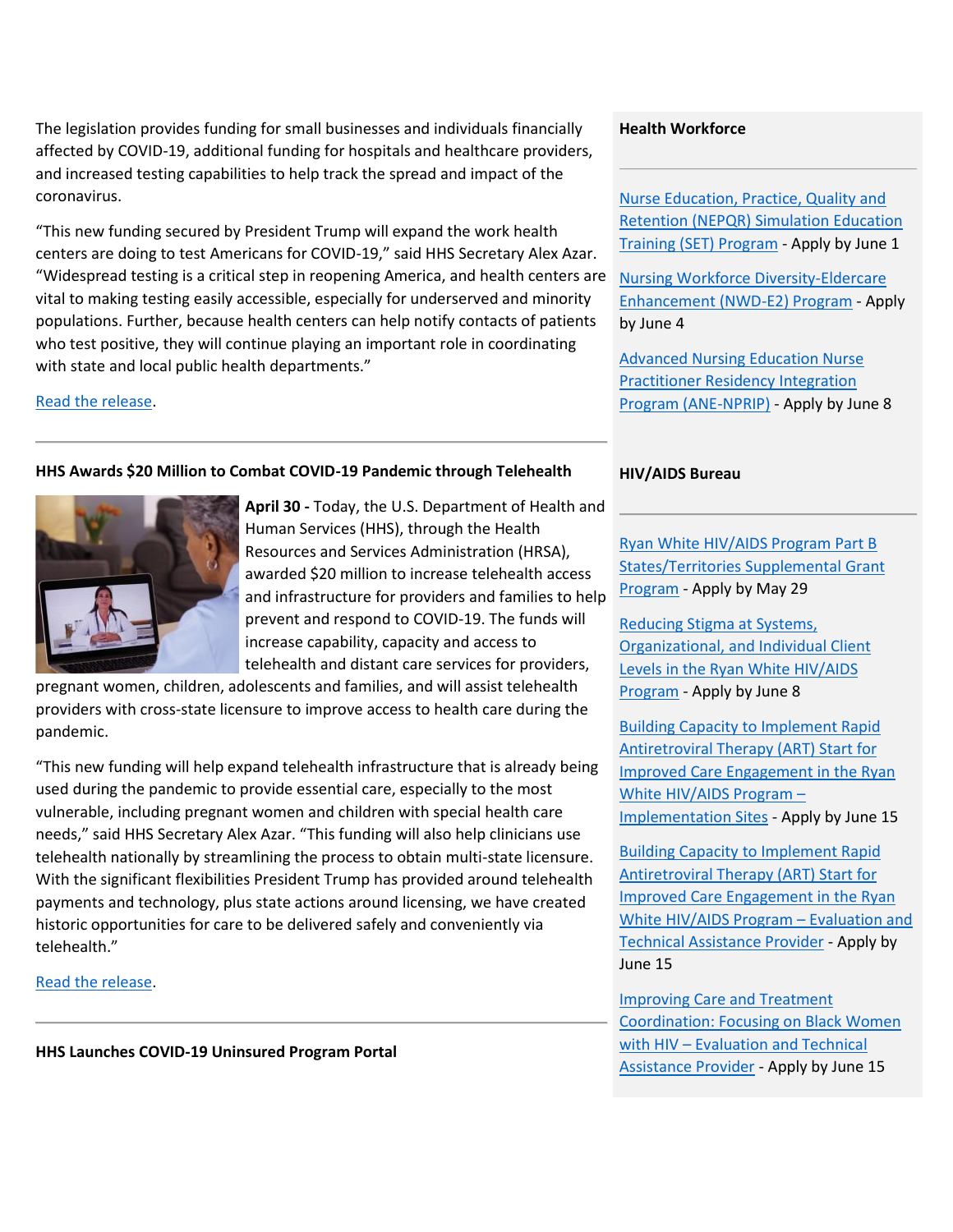**April 27 -** Today, the U.S. Department of Health and Human Services (HHS), through the Health Resources and Services Administration (HRSA), launched a new COVID-19 Uninsured Program Portal, allowing health care providers who have conducted COVID-19 testing or provided treatment for uninsured COVID-19 individuals on or after February 4, 2020 to submit claims for reimbursement. Providers can access the portal at [COVIDUninsuredClaim.HRSA.gov.](https://lnks.gd/l/eyJhbGciOiJIUzI1NiJ9.eyJidWxsZXRpbl9saW5rX2lkIjoxMDIsInVyaSI6ImJwMjpjbGljayIsImJ1bGxldGluX2lkIjoiMjAyMDA1MDcuMjExODgyMTEiLCJ1cmwiOiJodHRwczovL2NvdmlkdW5pbnN1cmVkY2xhaW0uaHJzYS5nb3YvP3V0bV9jYW1wYWlnbj1lbmV3czIwMjAwNTA3JnV0bV9tZWRpdW09ZW1haWwmdXRtX3NvdXJjZT1nb3ZkZWxpdmVyeSJ9.aTaT8r0p6VoQY0GZiKuzFfb4d9ER2NZDWOPF8wEH6vo/br/78368568620-l)



[Improving Care and Treatment](https://lnks.gd/l/eyJhbGciOiJIUzI1NiJ9.eyJidWxsZXRpbl9saW5rX2lkIjoxMjgsInVyaSI6ImJwMjpjbGljayIsImJ1bGxldGluX2lkIjoiMjAyMDA1MDcuMjExODgyMTEiLCJ1cmwiOiJodHRwczovL3d3dy5ocnNhLmdvdi9ncmFudHMvZmluZC1mdW5kaW5nL2hyc2EtMjAtMTE2P3V0bV9jYW1wYWlnbj1lbmV3czIwMjAwNTA3JnV0bV9tZWRpdW09ZW1haWwmdXRtX3NvdXJjZT1nb3ZkZWxpdmVyeSJ9.Pamx0TsgvTuusnxYRCTsWtkFFrJHZF_2UfWbtqBZRxM/br/78368568620-l)  [Coordination: Focusing on Black Women](https://lnks.gd/l/eyJhbGciOiJIUzI1NiJ9.eyJidWxsZXRpbl9saW5rX2lkIjoxMjgsInVyaSI6ImJwMjpjbGljayIsImJ1bGxldGluX2lkIjoiMjAyMDA1MDcuMjExODgyMTEiLCJ1cmwiOiJodHRwczovL3d3dy5ocnNhLmdvdi9ncmFudHMvZmluZC1mdW5kaW5nL2hyc2EtMjAtMTE2P3V0bV9jYW1wYWlnbj1lbmV3czIwMjAwNTA3JnV0bV9tZWRpdW09ZW1haWwmdXRtX3NvdXJjZT1nb3ZkZWxpdmVyeSJ9.Pamx0TsgvTuusnxYRCTsWtkFFrJHZF_2UfWbtqBZRxM/br/78368568620-l)  with HIV – [Demonstration Sites](https://lnks.gd/l/eyJhbGciOiJIUzI1NiJ9.eyJidWxsZXRpbl9saW5rX2lkIjoxMjgsInVyaSI6ImJwMjpjbGljayIsImJ1bGxldGluX2lkIjoiMjAyMDA1MDcuMjExODgyMTEiLCJ1cmwiOiJodHRwczovL3d3dy5ocnNhLmdvdi9ncmFudHMvZmluZC1mdW5kaW5nL2hyc2EtMjAtMTE2P3V0bV9jYW1wYWlnbj1lbmV3czIwMjAwNTA3JnV0bV9tZWRpdW09ZW1haWwmdXRtX3NvdXJjZT1nb3ZkZWxpdmVyeSJ9.Pamx0TsgvTuusnxYRCTsWtkFFrJHZF_2UfWbtqBZRxM/br/78368568620-l) - Apply by June 15

#### **Maternal & Child Health**

[Supporting Fetal Alcohol Spectrum](https://lnks.gd/l/eyJhbGciOiJIUzI1NiJ9.eyJidWxsZXRpbl9saW5rX2lkIjoxMjksInVyaSI6ImJwMjpjbGljayIsImJ1bGxldGluX2lkIjoiMjAyMDA1MDcuMjExODgyMTEiLCJ1cmwiOiJodHRwczovL3d3dy5ocnNhLmdvdi9ncmFudHMvZmluZC1mdW5kaW5nL2hyc2EtMjAtMTExP3V0bV9jYW1wYWlnbj1lbmV3czIwMjAwNTA3JnV0bV9tZWRpdW09ZW1haWwmdXRtX3NvdXJjZT1nb3ZkZWxpdmVyeSJ9.UDo4oWizBary8EMaFUBj0PrcFqxUjlnlDjTB01XU2oc/br/78368568620-l)  [Disorders Screening and Intervention](https://lnks.gd/l/eyJhbGciOiJIUzI1NiJ9.eyJidWxsZXRpbl9saW5rX2lkIjoxMjksInVyaSI6ImJwMjpjbGljayIsImJ1bGxldGluX2lkIjoiMjAyMDA1MDcuMjExODgyMTEiLCJ1cmwiOiJodHRwczovL3d3dy5ocnNhLmdvdi9ncmFudHMvZmluZC1mdW5kaW5nL2hyc2EtMjAtMTExP3V0bV9jYW1wYWlnbj1lbmV3czIwMjAwNTA3JnV0bV9tZWRpdW09ZW1haWwmdXRtX3NvdXJjZT1nb3ZkZWxpdmVyeSJ9.UDo4oWizBary8EMaFUBj0PrcFqxUjlnlDjTB01XU2oc/br/78368568620-l) - Apply by June 9

**Strengthening the MCH Public Health** [Academic Pipeline](https://lnks.gd/l/eyJhbGciOiJIUzI1NiJ9.eyJidWxsZXRpbl9saW5rX2lkIjoxMzAsInVyaSI6ImJwMjpjbGljayIsImJ1bGxldGluX2lkIjoiMjAyMDA1MDcuMjExODgyMTEiLCJ1cmwiOiJodHRwczovL3d3dy5ocnNhLmdvdi9ncmFudHMvZmluZC1mdW5kaW5nL2hyc2EtMjAtMDg4P3V0bV9jYW1wYWlnbj1lbmV3czIwMjAwNTA3JnV0bV9tZWRpdW09ZW1haWwmdXRtX3NvdXJjZT1nb3ZkZWxpdmVyeSJ9.WsvyDCPDLiMCAIi1nfGn3lYlTMgT35vQ_Twrrf8kFI0/br/78368568620-l) – Competitive [Supplement to the Centers of Excellence](https://lnks.gd/l/eyJhbGciOiJIUzI1NiJ9.eyJidWxsZXRpbl9saW5rX2lkIjoxMzAsInVyaSI6ImJwMjpjbGljayIsImJ1bGxldGluX2lkIjoiMjAyMDA1MDcuMjExODgyMTEiLCJ1cmwiOiJodHRwczovL3d3dy5ocnNhLmdvdi9ncmFudHMvZmluZC1mdW5kaW5nL2hyc2EtMjAtMDg4P3V0bV9jYW1wYWlnbj1lbmV3czIwMjAwNTA3JnV0bV9tZWRpdW09ZW1haWwmdXRtX3NvdXJjZT1nb3ZkZWxpdmVyeSJ9.WsvyDCPDLiMCAIi1nfGn3lYlTMgT35vQ_Twrrf8kFI0/br/78368568620-l)  [in MCH Education, Science, and Practice](https://lnks.gd/l/eyJhbGciOiJIUzI1NiJ9.eyJidWxsZXRpbl9saW5rX2lkIjoxMzAsInVyaSI6ImJwMjpjbGljayIsImJ1bGxldGluX2lkIjoiMjAyMDA1MDcuMjExODgyMTEiLCJ1cmwiOiJodHRwczovL3d3dy5ocnNhLmdvdi9ncmFudHMvZmluZC1mdW5kaW5nL2hyc2EtMjAtMDg4P3V0bV9jYW1wYWlnbj1lbmV3czIwMjAwNTA3JnV0bV9tZWRpdW09ZW1haWwmdXRtX3NvdXJjZT1nb3ZkZWxpdmVyeSJ9.WsvyDCPDLiMCAIi1nfGn3lYlTMgT35vQ_Twrrf8kFI0/br/78368568620-l)  [Program](https://lnks.gd/l/eyJhbGciOiJIUzI1NiJ9.eyJidWxsZXRpbl9saW5rX2lkIjoxMzAsInVyaSI6ImJwMjpjbGljayIsImJ1bGxldGluX2lkIjoiMjAyMDA1MDcuMjExODgyMTEiLCJ1cmwiOiJodHRwczovL3d3dy5ocnNhLmdvdi9ncmFudHMvZmluZC1mdW5kaW5nL2hyc2EtMjAtMDg4P3V0bV9jYW1wYWlnbj1lbmV3czIwMjAwNTA3JnV0bV9tZWRpdW09ZW1haWwmdXRtX3NvdXJjZT1nb3ZkZWxpdmVyeSJ9.WsvyDCPDLiMCAIi1nfGn3lYlTMgT35vQ_Twrrf8kFI0/br/78368568620-l) - Apply by June 19

#### **Rural Health**

[Rural Communities Opioid Response](https://lnks.gd/l/eyJhbGciOiJIUzI1NiJ9.eyJidWxsZXRpbl9saW5rX2lkIjoxMzEsInVyaSI6ImJwMjpjbGljayIsImJ1bGxldGluX2lkIjoiMjAyMDA1MDcuMjExODgyMTEiLCJ1cmwiOiJodHRwczovL3d3dy5ocnNhLmdvdi9ncmFudHMvZmluZC1mdW5kaW5nL2hyc2EtMjAtMDMxP3V0bV9jYW1wYWlnbj1lbmV3czIwMjAwNTA3JnV0bV9tZWRpdW09ZW1haWwmdXRtX3NvdXJjZT1nb3ZkZWxpdmVyeSJ9.vdef-BWpGE_WSgyhgNzNM3dBIgE3F7U9-IETLCQ5P0o/br/78368568620-l)  [Program-Implementation](https://lnks.gd/l/eyJhbGciOiJIUzI1NiJ9.eyJidWxsZXRpbl9saW5rX2lkIjoxMzEsInVyaSI6ImJwMjpjbGljayIsImJ1bGxldGluX2lkIjoiMjAyMDA1MDcuMjExODgyMTEiLCJ1cmwiOiJodHRwczovL3d3dy5ocnNhLmdvdi9ncmFudHMvZmluZC1mdW5kaW5nL2hyc2EtMjAtMDMxP3V0bV9jYW1wYWlnbj1lbmV3czIwMjAwNTA3JnV0bV9tZWRpdW09ZW1haWwmdXRtX3NvdXJjZT1nb3ZkZWxpdmVyeSJ9.vdef-BWpGE_WSgyhgNzNM3dBIgE3F7U9-IETLCQ5P0o/br/78368568620-l) - Apply by May 26

[Telehealth Network Grant Program](https://lnks.gd/l/eyJhbGciOiJIUzI1NiJ9.eyJidWxsZXRpbl9saW5rX2lkIjoxMzIsInVyaSI6ImJwMjpjbGljayIsImJ1bGxldGluX2lkIjoiMjAyMDA1MDcuMjExODgyMTEiLCJ1cmwiOiJodHRwczovL3d3dy5ocnNhLmdvdi9ncmFudHMvZmluZC1mdW5kaW5nL2hyc2EtMjAtMDM2P3V0bV9jYW1wYWlnbj1lbmV3czIwMjAwNTA3JnV0bV9tZWRpdW09ZW1haWwmdXRtX3NvdXJjZT1nb3ZkZWxpdmVyeSJ9.sqX1-eUGvWsJES-3DaAcgWkfqV6NVcdLVS5BaE5-dnc/br/78368568620-l) - Apply by June 15

[Rural Telementoring Training Center](https://lnks.gd/l/eyJhbGciOiJIUzI1NiJ9.eyJidWxsZXRpbl9saW5rX2lkIjoxMzMsInVyaSI6ImJwMjpjbGljayIsImJ1bGxldGluX2lkIjoiMjAyMDA1MDcuMjExODgyMTEiLCJ1cmwiOiJodHRwczovL3d3dy5ocnNhLmdvdi9ncmFudHMvZmluZC1mdW5kaW5nL2hyc2EtMjAtMTA4P3V0bV9jYW1wYWlnbj1lbmV3czIwMjAwNTA3JnV0bV9tZWRpdW09ZW1haWwmdXRtX3NvdXJjZT1nb3ZkZWxpdmVyeSJ9.0jF0DgmkmeYgWj14eI53QZNXZEJHr7zcaA3OH7hFhlI/br/78368568620-l) - Apply by June 16

[Rural Residency Planning and](https://lnks.gd/l/eyJhbGciOiJIUzI1NiJ9.eyJidWxsZXRpbl9saW5rX2lkIjoxMzQsInVyaSI6ImJwMjpjbGljayIsImJ1bGxldGluX2lkIjoiMjAyMDA1MDcuMjExODgyMTEiLCJ1cmwiOiJodHRwczovL3d3dy5ocnNhLmdvdi9ncmFudHMvZmluZC1mdW5kaW5nL2hyc2EtMjAtMTA3P3V0bV9jYW1wYWlnbj1lbmV3czIwMjAwNTA3JnV0bV9tZWRpdW09ZW1haWwmdXRtX3NvdXJjZT1nb3ZkZWxpdmVyeSJ9.PmCXGPKBv4VhVIChgBatmmxmmsm-HAR9cMn8lgr4ktA/br/78368568620-l)  [Development Program](https://lnks.gd/l/eyJhbGciOiJIUzI1NiJ9.eyJidWxsZXRpbl9saW5rX2lkIjoxMzQsInVyaSI6ImJwMjpjbGljayIsImJ1bGxldGluX2lkIjoiMjAyMDA1MDcuMjExODgyMTEiLCJ1cmwiOiJodHRwczovL3d3dy5ocnNhLmdvdi9ncmFudHMvZmluZC1mdW5kaW5nL2hyc2EtMjAtMTA3P3V0bV9jYW1wYWlnbj1lbmV3czIwMjAwNTA3JnV0bV9tZWRpdW09ZW1haWwmdXRtX3NvdXJjZT1nb3ZkZWxpdmVyeSJ9.PmCXGPKBv4VhVIChgBatmmxmmsm-HAR9cMn8lgr4ktA/br/78368568620-l) - Apply by June 30

[Telehealth Focused Rural Health Research](https://lnks.gd/l/eyJhbGciOiJIUzI1NiJ9.eyJidWxsZXRpbl9saW5rX2lkIjoxMzUsInVyaSI6ImJwMjpjbGljayIsImJ1bGxldGluX2lkIjoiMjAyMDA1MDcuMjExODgyMTEiLCJ1cmwiOiJodHRwczovL3d3dy5ocnNhLmdvdi9ncmFudHMvZmluZC1mdW5kaW5nL2hyc2EtMjAtMDIzP3V0bV9jYW1wYWlnbj1lbmV3czIwMjAwNTA3JnV0bV9tZWRpdW09ZW1haWwmdXRtX3NvdXJjZT1nb3ZkZWxpdmVyeSJ9.-u5GtOhnz33dt69h3PQM7eXWuH2y3J_aWlZlksxPe48/br/78368568620-l)  [Center Program](https://lnks.gd/l/eyJhbGciOiJIUzI1NiJ9.eyJidWxsZXRpbl9saW5rX2lkIjoxMzUsInVyaSI6ImJwMjpjbGljayIsImJ1bGxldGluX2lkIjoiMjAyMDA1MDcuMjExODgyMTEiLCJ1cmwiOiJodHRwczovL3d3dy5ocnNhLmdvdi9ncmFudHMvZmluZC1mdW5kaW5nL2hyc2EtMjAtMDIzP3V0bV9jYW1wYWlnbj1lbmV3czIwMjAwNTA3JnV0bV9tZWRpdW09ZW1haWwmdXRtX3NvdXJjZT1nb3ZkZWxpdmVyeSJ9.-u5GtOhnz33dt69h3PQM7eXWuH2y3J_aWlZlksxPe48/br/78368568620-l) - Apply by July 1

[Read the release.](https://lnks.gd/l/eyJhbGciOiJIUzI1NiJ9.eyJidWxsZXRpbl9saW5rX2lkIjoxMDMsInVyaSI6ImJwMjpjbGljayIsImJ1bGxldGluX2lkIjoiMjAyMDA1MDcuMjExODgyMTEiLCJ1cmwiOiJodHRwczovL3d3dy5oaHMuZ292L2Fib3V0L25ld3MvMjAyMC8wNC8yNy9oaHMtbGF1bmNoZXMtY292aWQxOS11bmluc3VyZWQtcHJvZ3JhbS1wb3J0YWwuaHRtbD91dG1fY2FtcGFpZ249ZW5ld3MyMDIwMDUwNyZ1dG1fbWVkaXVtPWVtYWlsJnV0bV9zb3VyY2U9Z292ZGVsaXZlcnkifQ.bUE0aoOD6AcEqxQuaX8SubE9HZTKQUy_C6FnrfgsGio/br/78368568620-l)

## **HHS Awards Nearly \$165 Million to Combat the COVID-19 Pandemic in Rural Communities**



**April 22 -** Today, the U.S. Department of Health and Human Services (HHS) through the Health Resources and Services Administration (HRSA) awarded nearly \$165 million to combat the COVID-19 pandemic in rural communities. These investments will support 1,779 small rural hospitals and provide additional

funding to 14 HRSA-funded Telehealth Resource Centers (TRCs) to provide technical assistance on telehealth to help rural and underserved areas combat COVID-19.

"Today's funding gives rural hospitals critical support to build up their capacity for fighting COVID-19 in their communities, including through further expansions of telehealth, more purchases of PPE, and boosting testing capacity," said HHS Secretary Alex Azar. "This funding, secured by President Trump from Congress, will build on the historic expansion of telehealth undertaken by the Trump Administration to help all Americans access the care they need during the pandemic."

[Read the release.](https://lnks.gd/l/eyJhbGciOiJIUzI1NiJ9.eyJidWxsZXRpbl9saW5rX2lkIjoxMDQsInVyaSI6ImJwMjpjbGljayIsImJ1bGxldGluX2lkIjoiMjAyMDA1MDcuMjExODgyMTEiLCJ1cmwiOiJodHRwczovL3d3dy5oaHMuZ292L2Fib3V0L25ld3MvMjAyMC8wNC8yMi9oaHMtYXdhcmRzLW5lYXJseS0xNjUtbWlsbGlvbi10by1jb21iYXQtY292aWQxOS1wYW5kZW1pYy1pbi1ydXJhbC1jb21tdW5pdGllcy5odG1sP3V0bV9jYW1wYWlnbj1lbmV3czIwMjAwNTA3JnV0bV9tZWRpdW09ZW1haWwmdXRtX3NvdXJjZT1nb3ZkZWxpdmVyeSJ9.4qqmxy0vf8WAiXbusSnHPcQFCqnjib-7hM9F9tJ1kyM/br/78368568620-l)

# **HRSA's Federal Office of Rural Health Policy has Released a Notice of Funding Opportunity for Tribal Organizations**

**April 21 -** Through the Coronavirus Aid, Relief, and Economic Security (CARES) Act, HRSA received \$15M to allocate to tribes, tribal organizations, urban Indian health organizations, and health service providers to



**[View All Funding Opportunities](https://lnks.gd/l/eyJhbGciOiJIUzI1NiJ9.eyJidWxsZXRpbl9saW5rX2lkIjoxMzYsInVyaSI6ImJwMjpjbGljayIsImJ1bGxldGluX2lkIjoiMjAyMDA1MDcuMjExODgyMTEiLCJ1cmwiOiJodHRwczovL3d3dy5ocnNhLmdvdi9ncmFudHMvZmluZC1mdW5kaW5nP3V0bV9jYW1wYWlnbj1lbmV3czIwMjAwNTA3JnV0bV9tZWRpdW09ZW1haWwmdXRtX3NvdXJjZT1nb3ZkZWxpdmVyeSJ9.dyLt5A0c8VS4T1fWvz7ZBZWdPyXWBuqGROo4eOwEpLc/br/78368568620-l)**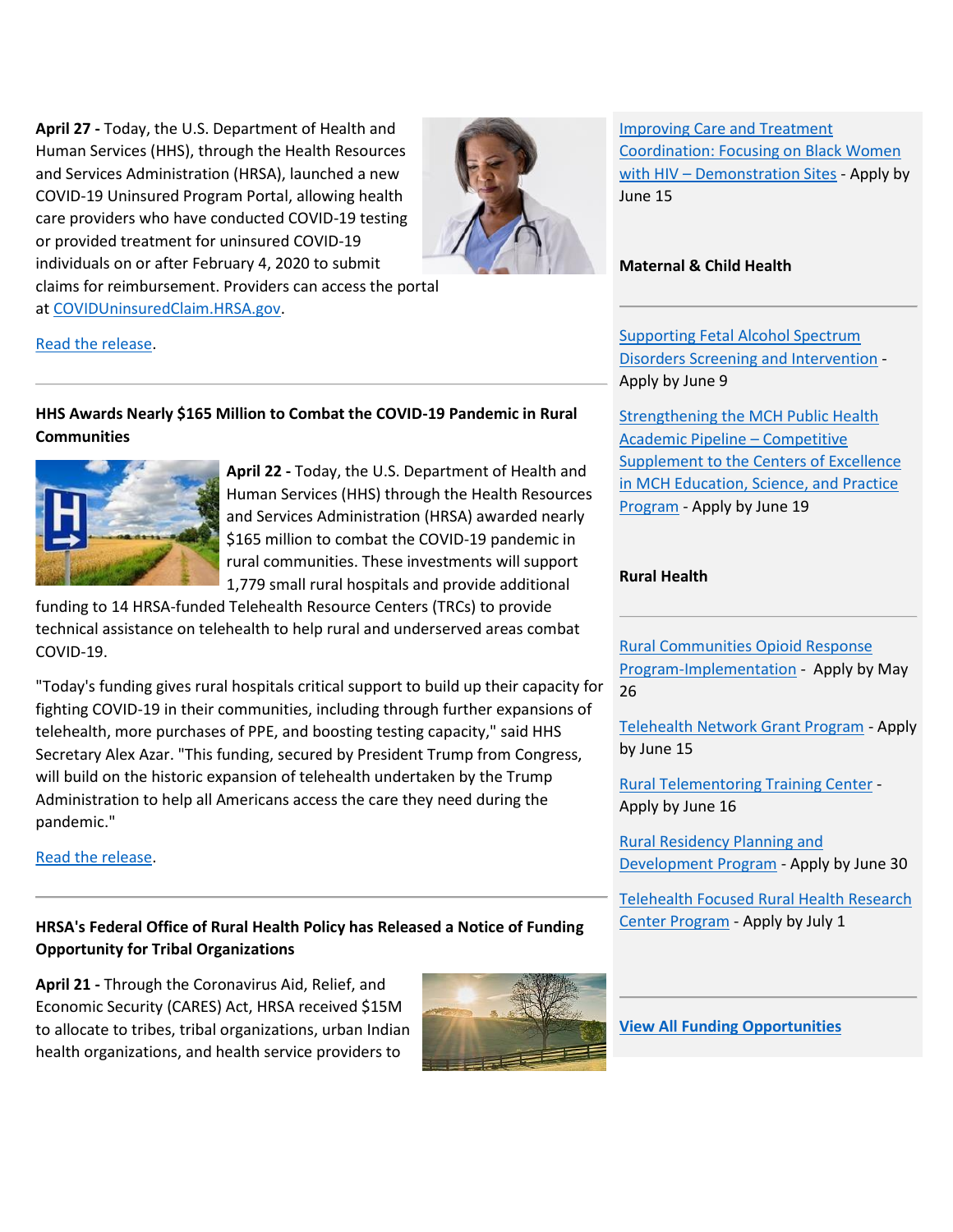tribes. The funding will provide support for the Tribes to prevent, prepare, and respond to COVID-19 in rural communities.

[Read the release.](https://lnks.gd/l/eyJhbGciOiJIUzI1NiJ9.eyJidWxsZXRpbl9saW5rX2lkIjoxMDUsInVyaSI6ImJwMjpjbGljayIsImJ1bGxldGluX2lkIjoiMjAyMDA1MDcuMjExODgyMTEiLCJ1cmwiOiJodHRwczovL3d3dy5ocnNhLmdvdi9hYm91dC9uZXdzL3ByZXNzLXJlbGVhc2VzL2hyc2EtZm9yaHAtdHJpYmFsLWZ1bmRpbmctcnVyYWwtY2FyZXM_dXRtX2NhbXBhaWduPWVuZXdzMjAyMDA1MDcmdXRtX21lZGl1bT1lbWFpbCZ1dG1fc291cmNlPWdvdmRlbGl2ZXJ5In0.p0BJE6pk3_pLAK5x7_5rpUT9Nwzh3n_qa-EUee0gtso/br/78368568620-l)



# **Telehealth.HHS.gov: Health Care from the Safety of our Homes**

During the COVID-19 pandemic, we don't have to choose between medical care and social distancing. When patients can get health care through telehealth and doctors can provide it — we protect ourselves, our families, and our communities.

The new Telehealth.HHS.gov website provides information for patients and providers, including:

- For Providers:
	- o Getting started with telehealth
	- o Recent policy changes due to COVID-19
	- o Legal and billing considerations
- For Patients:
	- o What to expect and how it works
	- o What types of care are available
	- o How to find telehealth options

[Learm more at telehealth.hhs.gov.](https://lnks.gd/l/eyJhbGciOiJIUzI1NiJ9.eyJidWxsZXRpbl9saW5rX2lkIjoxMDcsInVyaSI6ImJwMjpjbGljayIsImJ1bGxldGluX2lkIjoiMjAyMDA1MDcuMjExODgyMTEiLCJ1cmwiOiJodHRwczovL3RlbGVoZWFsdGguaGhzLmdvdi8_dXRtX2NhbXBhaWduPWVuZXdzMjAyMDA1MDcmdXRtX21lZGl1bT1lbWFpbCZ1dG1fc291cmNlPWdvdmRlbGl2ZXJ5In0.Wc36lwGDDzTOxsPv7HW4ouLw-f4tg0hFe2l6CVWLDSg/br/78368568620-l)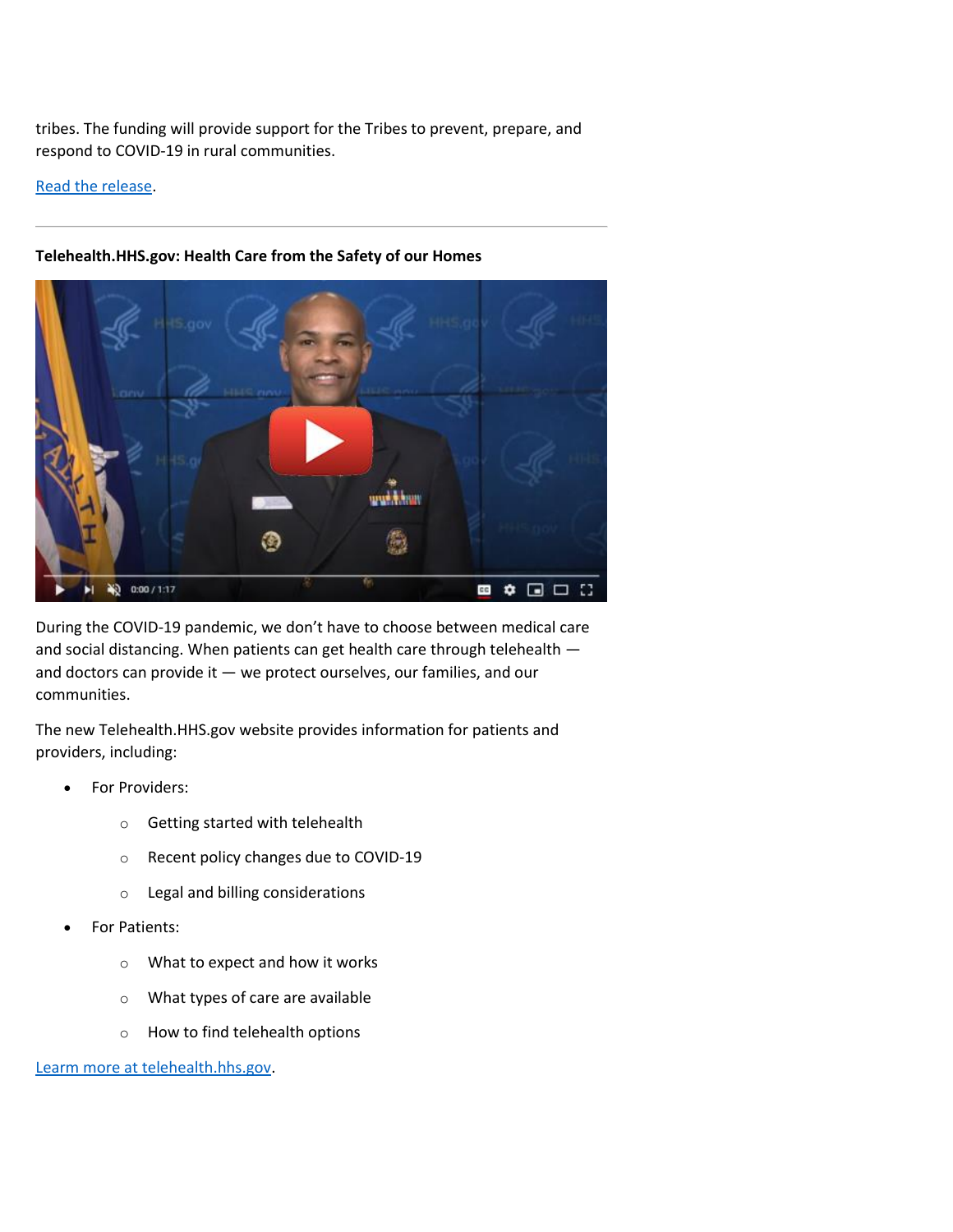#### **FY 2020 CARES Act Funding- New Flexibilities**



On April 15, 2020, HRSA awarded \$90 million for Ryan White HIV/AIDS Program (RWHAP) recipients across the country to prevent, prepare for, and respond to COVID-19. These awards give RWHAP recipients the flexibility to meet evolving needs in their respective communities.

On April 30, we announced greater flexibilities for the FY 2020 Coronavirus Aid, Relief and Economic Security (CARES) Act funding as it pertains to Ryan White HIV/AIDS Program (RWHAP) provisions and funding limitations.

It is our hope that these funding flexibilities allow RWHAP recipients to implement the FY 2020 CARES Act funding in a timely manner to meet the emergent needs of your jurisdictions.

[Learn more about the newly-announced funding flexibilities.](https://lnks.gd/l/eyJhbGciOiJIUzI1NiJ9.eyJidWxsZXRpbl9saW5rX2lkIjoxMDgsInVyaSI6ImJwMjpjbGljayIsImJ1bGxldGluX2lkIjoiMjAyMDA1MDcuMjExODgyMTEiLCJ1cmwiOiJodHRwczovL2hhYi5ocnNhLmdvdi9wcm9ncmFtLWdyYW50cy1tYW5hZ2VtZW50L2Nvcm9uYXZpcnVzLWNvdmlkLTE5LXJlc3BvbnNlP3V0bV9jYW1wYWlnbj1lbmV3czIwMjAwNTA3JnV0bV9tZWRpdW09ZW1haWwmdXRtX3NvdXJjZT1nb3ZkZWxpdmVyeSJ9.SWs1ROzbe8Iea-u1Hhw3_vuWSvAK61dn3Oi9V1g4-lo/br/78368568620-l)

### **National Practitioner Data Bank Waives User Fees to Support COVID-19 Response**

We are temporarily waiving query fees for health care entities to search the National Practitioner Data Bank (NPDB). This waiver supports efforts to mobilize and deploy health professionals during the COVID-19 pandemic by reducing costs and expediting credentialing, hiring, privileging, and licensing processes.



2020, through May 31, 2020. For more information about the waiver, visit the [Coronavirus \(COVID-19\) Information](https://lnks.gd/l/eyJhbGciOiJIUzI1NiJ9.eyJidWxsZXRpbl9saW5rX2lkIjoxMDksInVyaSI6ImJwMjpjbGljayIsImJ1bGxldGluX2lkIjoiMjAyMDA1MDcuMjExODgyMTEiLCJ1cmwiOiJodHRwczovL2xua3MuZ2QvbC9leUpoYkdjaU9pSklVekkxTmlKOS5leUppZFd4c1pYUnBibDlzYVc1clgybGtJam94TWpBc0luVnlhU0k2SW1Kd01qcGpiR2xqYXlJc0ltSjFiR3hsZEdsdVgybGtJam9pTWpBeU1EQTBNVFl1TWpBeU16a3hNVEVpTENKMWNtd2lPaUpvZEhSd2N6b3ZMM2QzZHk1dWNHUmlMbWh5YzJFdVoyOTJMMk52Y205dVlYWnBjblZ6TG1wemNEOTFkRzFmWTJGdGNHRnBaMjQ5Wlc1bGQzTXlNREl3TURReE5pWjFkRzFmYldWa2FYVnRQV1Z0WVdsc0puVjBiVjl6YjNWeVkyVTlaMjkyWkdWc2FYWmxjbmtpZlEuUDJuenBsWUZCQUNDRUtvUHVuZzVkR1c1TzVFeGtpRzJiTXdVOV9MSktVcy9ici83NzQ4NDM1MTA4NC1sP3V0bV9jYW1wYWlnbj1lbmV3czIwMjAwNTA3JnV0bV9tZWRpdW09ZW1haWwmdXRtX3NvdXJjZT1nb3ZkZWxpdmVyeSJ9.DFAOSlIV552A0kmDyiR6MIO_gzmXdgPShbGDEr8avIU/br/78368568620-l) page on the [NPDB website.](https://lnks.gd/l/eyJhbGciOiJIUzI1NiJ9.eyJidWxsZXRpbl9saW5rX2lkIjoxMTAsInVyaSI6ImJwMjpjbGljayIsImJ1bGxldGluX2lkIjoiMjAyMDA1MDcuMjExODgyMTEiLCJ1cmwiOiJodHRwczovL2xua3MuZ2QvbC9leUpoYkdjaU9pSklVekkxTmlKOS5leUppZFd4c1pYUnBibDlzYVc1clgybGtJam94TVRrc0luVnlhU0k2SW1Kd01qcGpiR2xqYXlJc0ltSjFiR3hsZEdsdVgybGtJam9pTWpBeU1EQTBNVFl1TWpBeU16a3hNVEVpTENKMWNtd2lPaUpvZEhSd09pOHZkM2QzTG01d1pHSXVhSEp6WVM1bmIzWXZQM1YwYlY5allXMXdZV2xuYmoxbGJtVjNjekl3TWpBd05ERTJKblYwYlY5dFpXUnBkVzA5WlcxaGFXd21kWFJ0WDNOdmRYSmpaVDFuYjNaa1pXeHBkbVZ5ZVNKOS4wVWl4VE84QzBOSWJVeXR4UU0ySUdUVF9Rd3MzTjR3SGU2dExQRW50VDAwL2JyLzc3NDg0MzUxMDg0LWw_dXRtX2NhbXBhaWduPWVuZXdzMjAyMDA1MDcmdXRtX21lZGl1bT1lbWFpbCZ1dG1fc291cmNlPWdvdmRlbGl2ZXJ5In0.oCyb9v0GurdVqTOtGNz3Em4GYwtYwp2c1I9oISQL0Us/br/78368568620-l)

For technical assistance, contact the [NPDB Customer Service Center.](https://lnks.gd/l/eyJhbGciOiJIUzI1NiJ9.eyJidWxsZXRpbl9saW5rX2lkIjoxMTEsInVyaSI6ImJwMjpjbGljayIsImJ1bGxldGluX2lkIjoiMjAyMDA1MDcuMjExODgyMTEiLCJ1cmwiOiJodHRwczovL2xua3MuZ2QvbC9leUpoYkdjaU9pSklVekkxTmlKOS5leUppZFd4c1pYUnBibDlzYVc1clgybGtJam94TWpFc0luVnlhU0k2SW1Kd01qcGpiR2xqYXlJc0ltSjFiR3hsZEdsdVgybGtJam9pTWpBeU1EQTBNVFl1TWpBeU16a3hNVEVpTENKMWNtd2lPaUpvZEhSd2N6b3ZMM2QzZHk1dWNHUmlMbWh5YzJFdVoyOTJMM1J2Y0U1aGRtbG5ZWFJwYjI0dlkyOXVkR0ZqZEZWekxtcHpjRDkxZEcxZlkyRnRjR0ZwWjI0OVpXNWxkM015TURJd01EUXhOaVoxZEcxZmJXVmthWFZ0UFdWdFlXbHNKblYwYlY5emIzVnlZMlU5WjI5MlpHVnNhWFpsY25raWZRLlBGY1FuRDQyekdQY013VmJQS0o2TkIxdEU2Y0tOSEV1VHJabVRBQkRGNEEvYnIvNzc0ODQzNTEwODQtbD91dG1fY2FtcGFpZ249ZW5ld3MyMDIwMDUwNyZ1dG1fbWVkaXVtPWVtYWlsJnV0bV9zb3VyY2U9Z292ZGVsaXZlcnkifQ.sfRmFhQDsPhH5BIaL4RvZc4INGMktxTi-Wf7X0x68co/br/78368568620-l)

**HRSA Releases Oral Health Workforce Projections for 2017–2030**

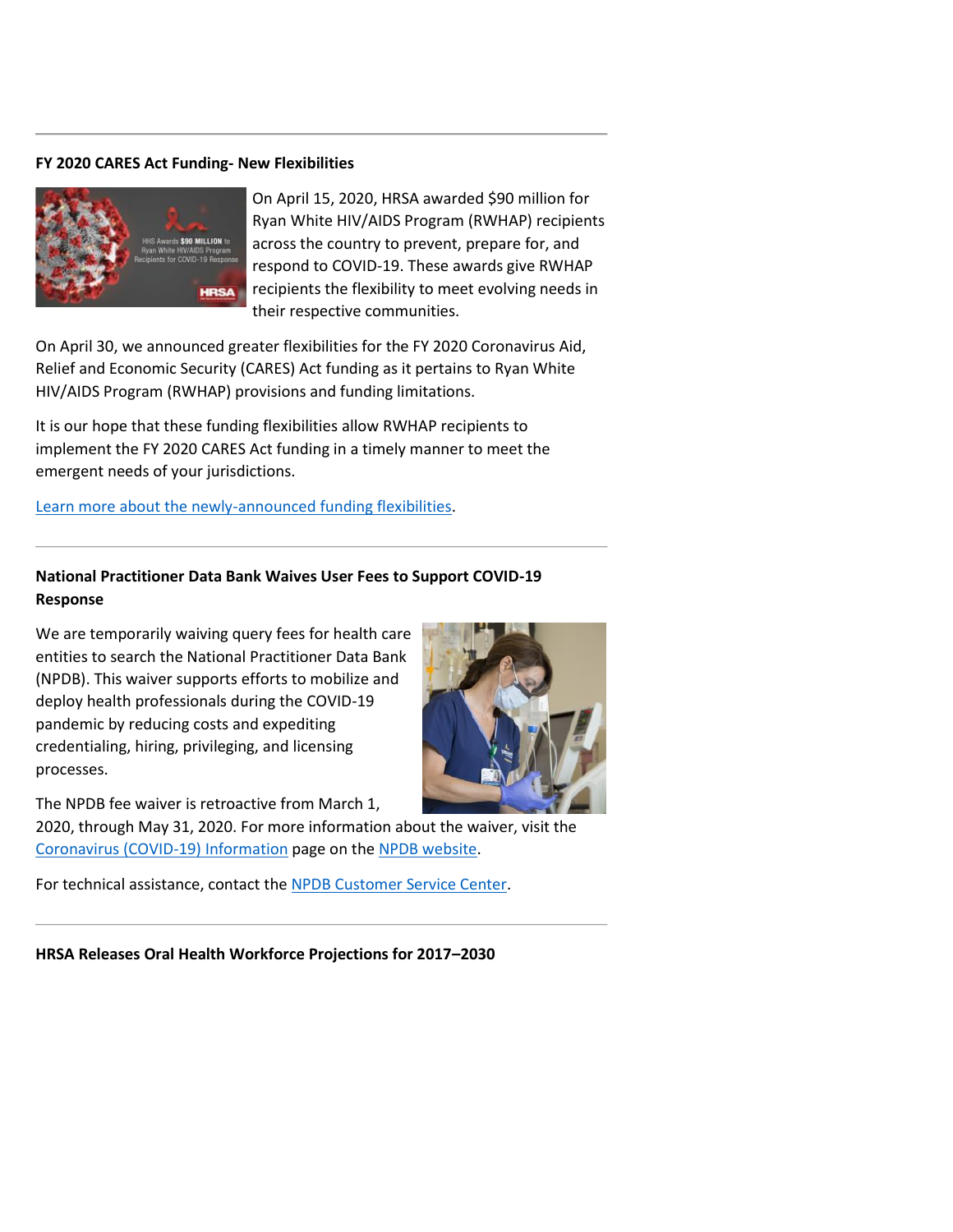

We've recently released oral health workforce projections for dentists and dental hygienists in the U.S., 2017–2030. These projections inform policy decisions about workforce education, training, and delivery of care. Will there be an increase in the number of dentists in the U.S. by 2030? Will there be a decrease in the demand for full time dental hygienists?

[Explore the key findings to find out.](https://lnks.gd/l/eyJhbGciOiJIUzI1NiJ9.eyJidWxsZXRpbl9saW5rX2lkIjoxMTIsInVyaSI6ImJwMjpjbGljayIsImJ1bGxldGluX2lkIjoiMjAyMDA1MDcuMjExODgyMTEiLCJ1cmwiOiJodHRwczovL2Jody5ocnNhLmdvdi9oZWFsdGgtd29ya2ZvcmNlLWFuYWx5c2lzL3Jlc2VhcmNoL3Byb2plY3Rpb25zL29yYWwtaGVhbHRoLXdvcmtmb3JjZS1wcm9qZWN0aW9ucz91dG1fY2FtcGFpZ249ZW5ld3MyMDIwMDUwNyZ1dG1fbWVkaXVtPWVtYWlsJnV0bV9zb3VyY2U9Z292ZGVsaXZlcnkifQ.1Joekb5hDs1sckbmbdyk7vbIjaHSpWA7LIVMK0tvr_c/br/78368568620-l)

#### **HRSA Celebrates Nurses**

#### **National Nurses Week is May 6-12**

Since 1954, National Nurses Week has recognized the invaluable service of nurses to the American people. At HRSA, they are pivotal to the success of programs that help those who need it most -- especially in times of crisis -- as well as friends and colleagues. Almost half of agency staff who are clinicians are nurses.



HRSA's nursing programs help sustain the profession,

improve diversity and afford opportunities to aspiring nurses who might not otherwise have a path into the ranks of the most widely respected profession in America.

[Learn more about the vital role nurses play in our communities.](https://lnks.gd/l/eyJhbGciOiJIUzI1NiJ9.eyJidWxsZXRpbl9saW5rX2lkIjoxMTMsInVyaSI6ImJwMjpjbGljayIsImJ1bGxldGluX2lkIjoiMjAyMDA1MDcuMjExODgyMTEiLCJ1cmwiOiJodHRwczovL3d3dy5ocnNhLmdvdi9lbmV3cy9wYXN0LWlzc3Vlcy8yMDIwL21heS03L2hyc2EtY2VsZWJyYXRlcy1udXJzZXM_dXRtX2NhbXBhaWduPWVuZXdzMjAyMDA1MDcmdXRtX21lZGl1bT1lbWFpbCZ1dG1fc291cmNlPWdvdmRlbGl2ZXJ5In0.24bHjHQgk0fWAhU2KRkWODvRUAJpJFmY71knwTP3IH4/br/78368568620-l)

#### **Older Americans Month**



We invite you to celebrate Older Americans Month and make your mark in May! Spread the word that there's no age limit to register as an organ donor – everyone can make a difference in the lives of those in need. In fact, the oldest organ donor in the U.S. was 93, and people even older have donated tissue!

To learn more and to sign up, visit [organdonor.gov](https://lnks.gd/l/eyJhbGciOiJIUzI1NiJ9.eyJidWxsZXRpbl9saW5rX2lkIjoxMTQsInVyaSI6ImJwMjpjbGljayIsImJ1bGxldGluX2lkIjoiMjAyMDA1MDcuMjExODgyMTEiLCJ1cmwiOiJodHRwOi8vd3d3Lm9yZ2FuZG9ub3IuZ292Lz91dG1fY2FtcGFpZ249ZW5ld3MyMDIwMDUwNyZ1dG1fbWVkaXVtPWVtYWlsJnV0bV9zb3VyY2U9Z292ZGVsaXZlcnkifQ.Vc-yh1WVW0Z63vvpIIsCMRa8QDtkok0enWrHR-IYqag/br/78368568620-l) or [donaciondeorganos.gov.](https://lnks.gd/l/eyJhbGciOiJIUzI1NiJ9.eyJidWxsZXRpbl9saW5rX2lkIjoxMTUsInVyaSI6ImJwMjpjbGljayIsImJ1bGxldGluX2lkIjoiMjAyMDA1MDcuMjExODgyMTEiLCJ1cmwiOiJodHRwOi8vd3d3LmRvbmFjaW9uZGVvcmdhbm9zLmdvdi8_dXRtX2NhbXBhaWduPWVuZXdzMjAyMDA1MDcmdXRtX21lZGl1bT1lbWFpbCZ1dG1fc291cmNlPWdvdmRlbGl2ZXJ5In0.29LUhLeuXmbuRW0jW6CVJasX60pjL1NhOhbKu28UXC0/br/78368568620-l)

Follow and "Like" us on Facebook: [Organdonor.gov](https://lnks.gd/l/eyJhbGciOiJIUzI1NiJ9.eyJidWxsZXRpbl9saW5rX2lkIjoxMTYsInVyaSI6ImJwMjpjbGljayIsImJ1bGxldGluX2lkIjoiMjAyMDA1MDcuMjExODgyMTEiLCJ1cmwiOiJodHRwczovL3d3dy5mYWNlYm9vay5jb20vb3JnYW5kb25vci5nb3YvP3V0bV9jYW1wYWlnbj1lbmV3czIwMjAwNTA3JnV0bV9tZWRpdW09ZW1haWwmdXRtX3NvdXJjZT1nb3ZkZWxpdmVyeSJ9.Hogs_Jrt9QF5-HsBEp5Ara0_VfP5NslX2t0K3JL6UZA/br/78368568620-l) an[d Donaciondeorganos.gov.](https://lnks.gd/l/eyJhbGciOiJIUzI1NiJ9.eyJidWxsZXRpbl9saW5rX2lkIjoxMTcsInVyaSI6ImJwMjpjbGljayIsImJ1bGxldGluX2lkIjoiMjAyMDA1MDcuMjExODgyMTEiLCJ1cmwiOiJodHRwczovL3d3dy5mYWNlYm9vay5jb20vVVNkb25hY2lvbmRlb3JnYW5vcy5nb3YvP3V0bV9jYW1wYWlnbj1lbmV3czIwMjAwNTA3JnV0bV9tZWRpdW09ZW1haWwmdXRtX3NvdXJjZT1nb3ZkZWxpdmVyeSJ9.6NDcLeIj9HQxzDVfpbKoojo4eg_j0Bk3yqRKmEQelTg/br/78368568620-l)